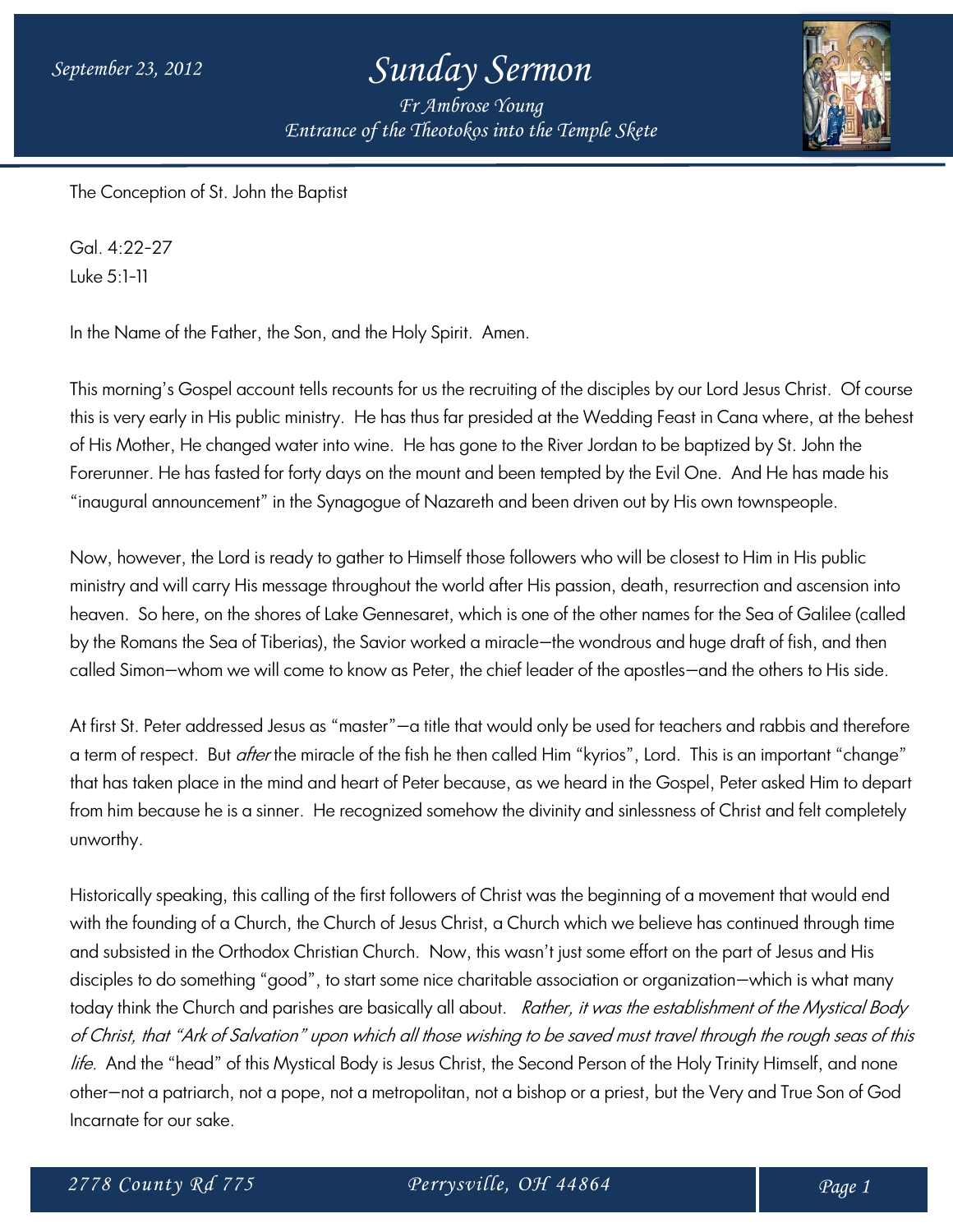## *September 23, 2012 Sunday Sermon*

*Fr Ambrose Young Entrance of the Theotokos into the Temple Skete*



The calling of Peter is very important and needs to be examined a bit more closely because he was indeed, as I said, the leader of the sacred Twelve, both during the earthly life of the Redeemer and afterwards, until his, Peter's, own martyrdom some decades later. This meant that he presided in love over the other Apostles. But he was not an infallible pope or universal ecclesiastical ruler, as we can clearly see from the account of the Council of Jerusalem recorded in the Book of Acts. Nor was he even the first bishop of Rome! In fact, according to Orthodox knowledge, St. Peter was never a bishop in Rome at all, although he was indeed martyred there. But he did indeed journey to Rome, as he also traveled to many other places, in order to both preach the Gospel and, especially, strengthen the Christians already living and suffering in those cities and towns. But he was not the only one "called" and commissioned on that day by the lake; so were the others.

We notice, of course, that when the Lord called Peter, the fisherman was at first somewhat reluctant. He's really not sure. He doesn't jump at the chance to become a disciple of this wondrous new teacher. He knows that this man, Jesus, is more than a "typical" man, but he also knows that he's being asked to leave his family and his work as a fisherman, give up all, and begin a new life! So he is hesitant, not yet understanding what this is all about. Brothers and sisters, there is something in this for each and every one of us to think about this morning, for in this Gospel narrative you and I are also hearing, today, the call of Christ, summoning us to obedience, asking us to follow Him.

Of course probably all of us have already made a decision to obey God. Many times! Over and over! But here I'm not speaking of regrets and repentance and empty promises to "do better" in our lives, but of a firm and absolute submission to the Jesus Christ, the Lamb of God, and Him crucified and risen-a decision to obey Him in all things and in all areas of our lives, no matter how difficult, how annoying, or how complicated such obedience is. I suspect that is a decision that few of us have ever actually made because we are pretty much satisfied with ourselves and with things the way they are.

But so many people in our world are wounded and broken and depressed before they ever hit bottom and finally give themselves up totally to God. We live our lives so confident that we know and understand everything and can handle our lives and our problems ourselves, without reference to God…and then, sooner or later, catastrophe occurs. But you see, disaster comes because we have followed our own inflated will rather than seeking out and obeying the will of Lord. Yet all throughout the New Testament Christ made it perfectly clear, over and over, that obedience to Him should be the primary goal of *every single moment of every day*. We remember how, during the divine services of Great Lent, the Church reminds us very forcibly of the disaster that overtook Adam and Eve when they refused to obey God. Are we any different, any better?